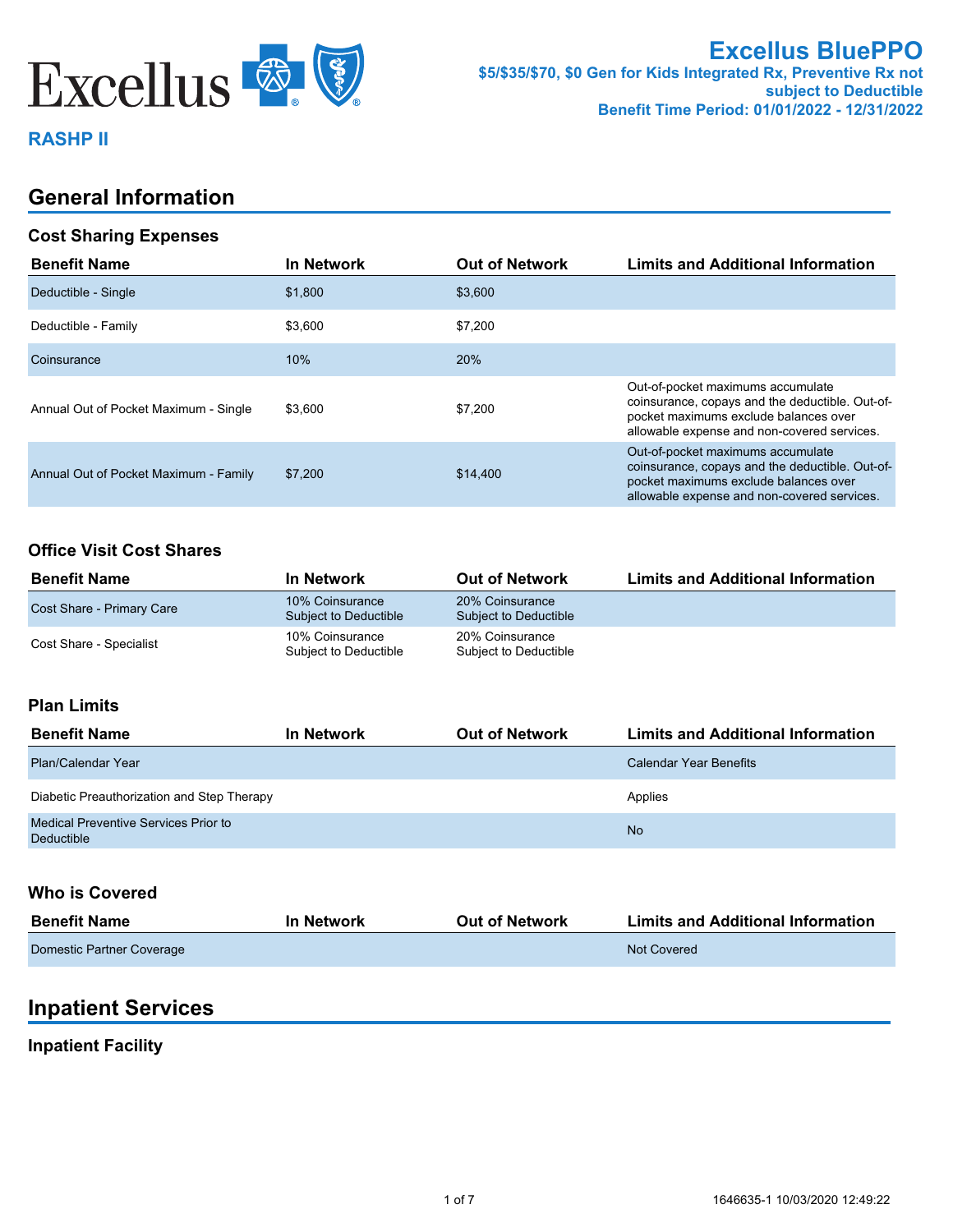| <b>Benefit Name</b>                | In Network                               | <b>Out of Network</b>                           | <b>Limits and Additional Information</b>             |
|------------------------------------|------------------------------------------|-------------------------------------------------|------------------------------------------------------|
| <b>Inpatient Hospital Services</b> | 10% Coinsurance<br>Subject to Deductible | 20% Coinsurance<br><b>Subject to Deductible</b> |                                                      |
| Mental Health Care                 | 10% Coinsurance<br>Subject to Deductible | 20% Coinsurance<br>Subject to Deductible        |                                                      |
| Substance Use Detoxification       | 10% Coinsurance<br>Subject to Deductible | 20% Coinsurance<br><b>Subject to Deductible</b> |                                                      |
| <b>Skilled Nursing Facility</b>    | 10% Coinsurance<br>Subject to Deductible | 20% Coinsurance<br>Subject to Deductible        | 45 Days Per year<br>Limits are combined INN and OON. |
| <b>Physical Rehabilitation</b>     | 10% Coinsurance<br>Subject to Deductible | 20% Coinsurance<br>Subject to Deductible        | 60 Days Per year<br>Limits are combined INN and OON. |
| <b>Maternity Care</b>              | 10% Coinsurance<br>Subject to Deductible | 20% Coinsurance<br><b>Subject to Deductible</b> |                                                      |

### **Inpatient Professional Services**

| <b>Benefit Name</b>               | In Network                                                   | <b>Out of Network</b>                            | <b>Limits and Additional Information</b>                                                                                                                  |
|-----------------------------------|--------------------------------------------------------------|--------------------------------------------------|-----------------------------------------------------------------------------------------------------------------------------------------------------------|
| <b>Inpatient Hospital Surgery</b> | PCP/Specialist - 10%<br>Coinsurance<br>Subject to Deductible | 20% Coinsurance<br>Subject to Deductible         |                                                                                                                                                           |
| Anesthesia                        | PCP/Specialist - 10%<br>Coinsurance<br>Subject to Deductible | 10% Coinsurance<br>Subject to \$1,800 Deductible | Includes anesthesia rendered for Inpatient,<br>Outpatient, Office Visit, and Maternity services.<br>Anesthesia does not require a preauth or<br>referral. |

# **Outpatient Facility Services**

## **Outpatient Facility Services**

| <b>Benefit Name</b>                                                      | <b>In Network</b>                               | <b>Out of Network</b>                    | <b>Limits and Additional Information</b>                                                                      |
|--------------------------------------------------------------------------|-------------------------------------------------|------------------------------------------|---------------------------------------------------------------------------------------------------------------|
| SurgiCenters and Freestanding Ambulatory<br><b>Centers Surgical Care</b> | 10% Coinsurance<br>Subject to Deductible        | 20% Coinsurance<br>Subject to Deductible |                                                                                                               |
| Diagnostic X-ray                                                         | 10% Coinsurance<br>Subject to Deductible        | 20% Coinsurance<br>Subject to Deductible |                                                                                                               |
| Diagnostic Laboratory and Pathology                                      | 10% Coinsurance<br><b>Subject to Deductible</b> | 20% Coinsurance<br>Subject to Deductible |                                                                                                               |
| <b>Radiation Therapy</b>                                                 | 10% Coinsurance<br>Subject to Deductible        | 20% Coinsurance<br>Subject to Deductible |                                                                                                               |
| Chemotherapy                                                             | 10% Coinsurance<br>Subject to Deductible        | 20% Coinsurance<br>Subject to Deductible |                                                                                                               |
| Infusion Therapy                                                         | Inclusive of Primary Service                    | Inclusive of Primary Service             | Is inclusive in the Home Care benefit and not<br>covered as a separate benefit.                               |
| <b>Dialysis</b>                                                          | 10% Coinsurance<br><b>Subject to Deductible</b> | 20% Coinsurance<br>Subject to Deductible |                                                                                                               |
| <b>Mental Health Care</b>                                                | 10% Coinsurance<br>Subject to Deductible        | 20% Coinsurance<br>Subject to Deductible | Includes Partial Hospitalization. NYS Mental<br>Health and Substance Use Disorder (SUD)<br>Provision Applies. |
| Substance Use Care                                                       | 10% Coinsurance<br><b>Subject to Deductible</b> | 20% Coinsurance<br>Subject to Deductible | Includes Partial Hospitalization. NYS Mental<br>Health and Substance Use Disorder (SUD)<br>Provision Applies. |

# **Home and Hospice Care**

#### **Home Care**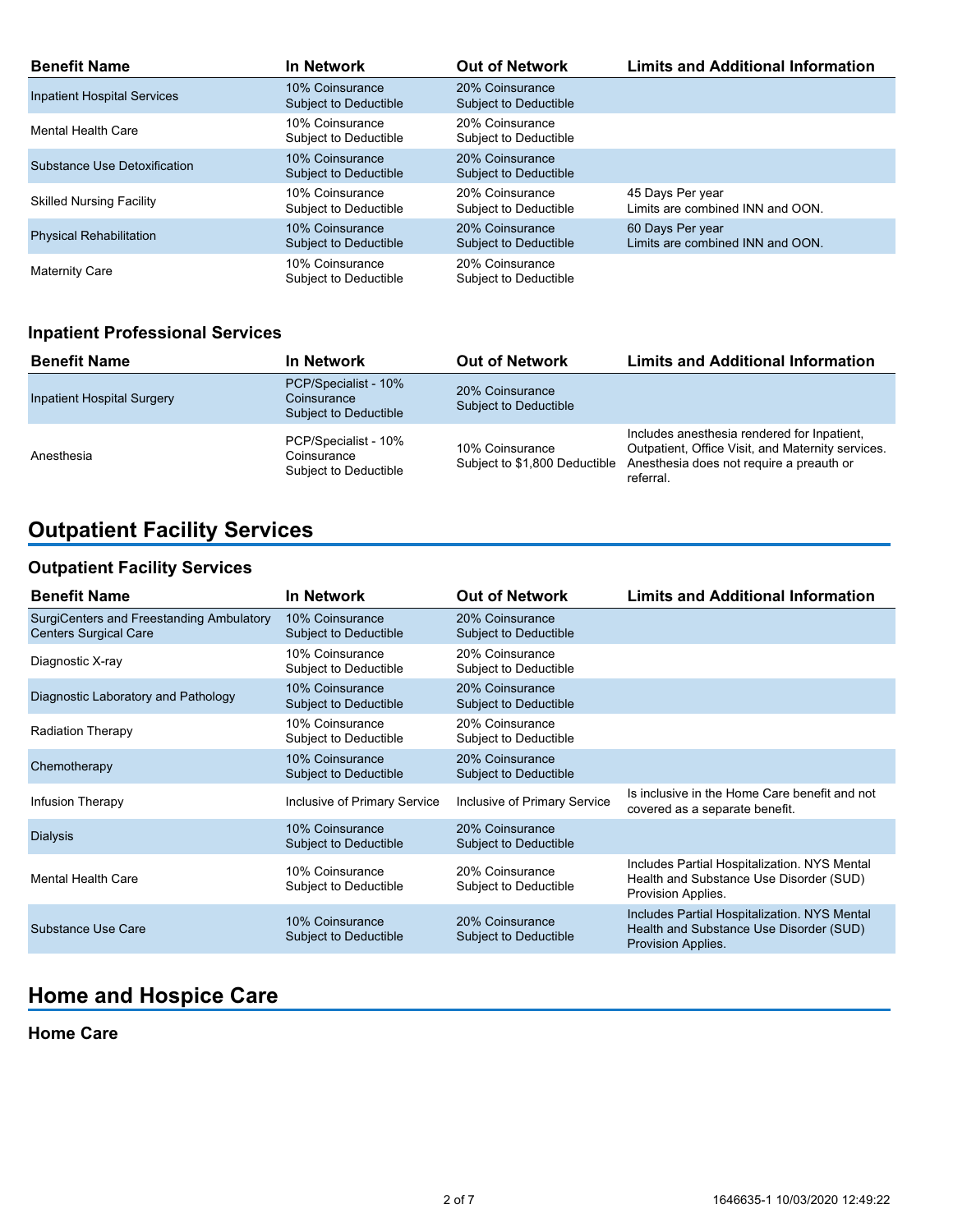| <b>Benefit Name</b>   | <b>In Network</b>                        | <b>Out of Network</b>                    | <b>Limits and Additional Information</b> |
|-----------------------|------------------------------------------|------------------------------------------|------------------------------------------|
| Home Care             | 10% Coinsurance<br>Subject to Deductible | 20% Coinsurance<br>Subject to Deductible |                                          |
| Home Infusion Therapy | 10% Coinsurance<br>Subject to Deductible | 20% Coinsurance<br>Subject to Deductible |                                          |
| <b>Hospice Care</b>   |                                          |                                          |                                          |
| <b>Benefit Name</b>   | In Network                               | Out of Network                           | imits and Additional Information         |

| <b>Benefit Name</b>    | In Network                               | <b>Out of Network</b>                    | <b>Limits and Additional Information</b> |
|------------------------|------------------------------------------|------------------------------------------|------------------------------------------|
| Hospice Care Inpatient | 10% Coinsurance<br>Subject to Deductible | 20% Coinsurance<br>Subject to Deductible |                                          |

# **Outpatient and Office Professional Services**

# **Professional Services**

| <b>Benefit Name</b>                 | <b>In Network</b>                                            | <b>Out of Network</b>                    | <b>Limits and Additional Information</b>                                                                                                                                                                                 |
|-------------------------------------|--------------------------------------------------------------|------------------------------------------|--------------------------------------------------------------------------------------------------------------------------------------------------------------------------------------------------------------------------|
| <b>Office Surgery</b>               | PCP/Specialist - 10%<br>Coinsurance<br>Subject to Deductible | 20% Coinsurance<br>Subject to Deductible |                                                                                                                                                                                                                          |
| Diagnostic X-ray                    | PCP/Specialist - 10%<br>Coinsurance<br>Subject to Deductible | 20% Coinsurance<br>Subject to Deductible |                                                                                                                                                                                                                          |
| Diagnostic Laboratory and Pathology | PCP/Specialist - 10%<br>Coinsurance<br>Subject to Deductible | 20% Coinsurance<br>Subject to Deductible |                                                                                                                                                                                                                          |
| <b>Radiation Therapy</b>            | PCP/Specialist - 10%<br>Coinsurance<br>Subject to Deductible | 20% Coinsurance<br>Subject to Deductible |                                                                                                                                                                                                                          |
| Chemotherapy                        | PCP/Specialist - 10%<br>Coinsurance<br>Subject to Deductible | 20% Coinsurance<br>Subject to Deductible |                                                                                                                                                                                                                          |
| Infusion Therapy                    | PCP/Specialist - Inclusive of<br><b>Primary Service</b>      | Inclusive of Primary Service             | Is inclusive in the Home Care benefit and not<br>covered as a separate benefit.                                                                                                                                          |
| <b>Dialysis</b>                     | PCP/Specialist - 10%<br>Coinsurance<br>Subject to Deductible | 20% Coinsurance<br>Subject to Deductible |                                                                                                                                                                                                                          |
| <b>Mental Health Care</b>           | PCP/Specialist - 10%<br>Coinsurance<br>Subject to Deductible | 20% Coinsurance<br>Subject to Deductible | NYS Mental Health and Substance Use<br>Disorder (SUD) Provision Applies.                                                                                                                                                 |
| <b>Maternity Care</b>               | PCP/Specialist - 10%<br>Coinsurance<br>Subject to Deductible | 20% Coinsurance<br>Subject to Deductible | NYS Maternal Depression Screening Mandate<br>Applies.                                                                                                                                                                    |
| Telehealth                          | PCP/Specialist - 10%<br>Coinsurance<br>Subject to Deductible | 20% Coinsurance<br>Subject to Deductible |                                                                                                                                                                                                                          |
| TeleMedicine Program                | PCP/Specialist - 10%<br>Coinsurance<br>Subject to Deductible | <b>Not Covered</b>                       | Covers online internet consultations between<br>the member and the providers who participate in<br>our TeleMedicine MDLive Program for medical<br>and behavioral health conditions that are not<br>emergency conditions. |
| Chiropractic Care                   | PCP/Specialist - 10%<br>Coinsurance<br>Subject to Deductible | 20% Coinsurance<br>Subject to Deductible |                                                                                                                                                                                                                          |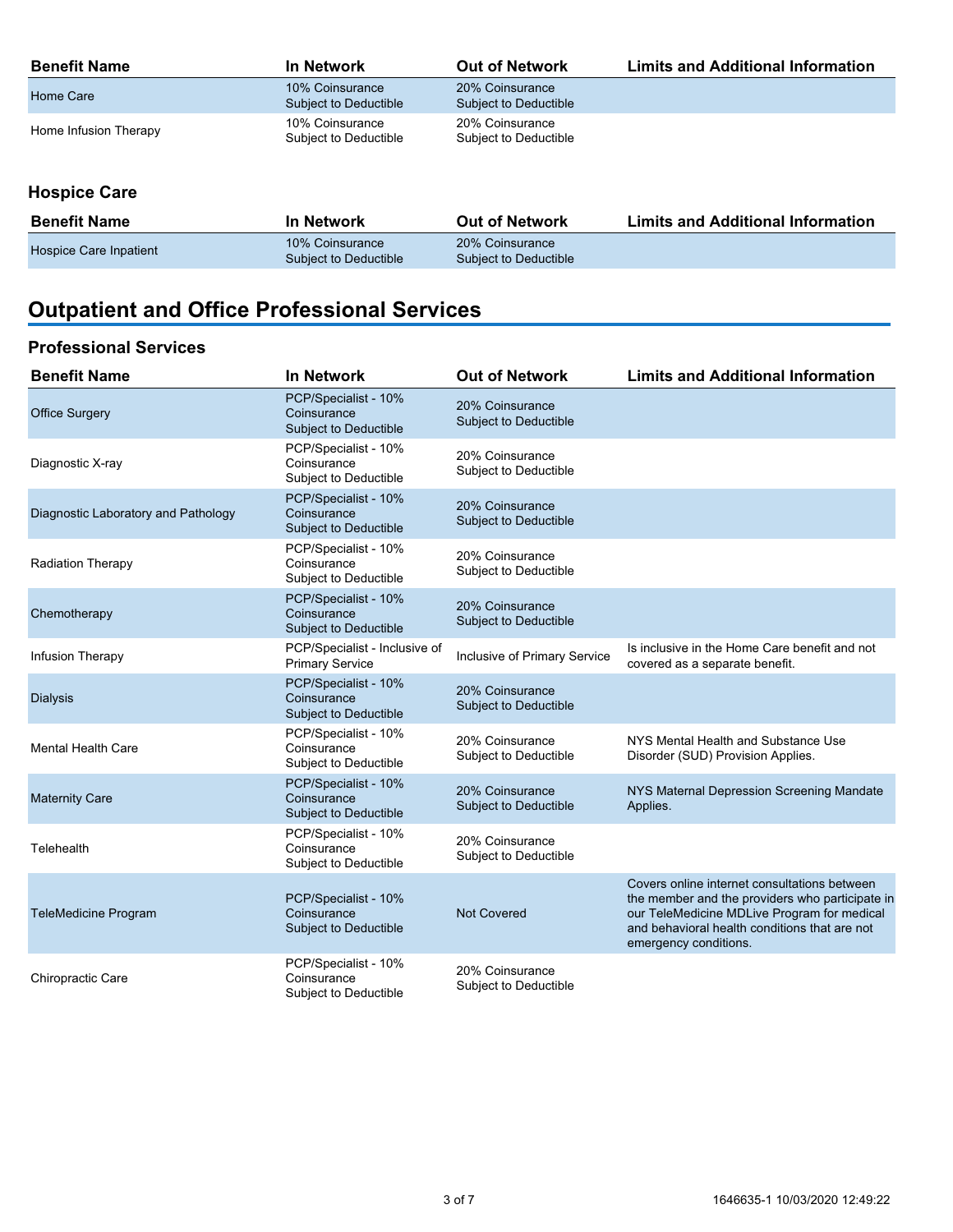| <b>Benefit Name</b>                | <b>In Network</b>                                            | <b>Out of Network</b>                           | <b>Limits and Additional Information</b>                            |
|------------------------------------|--------------------------------------------------------------|-------------------------------------------------|---------------------------------------------------------------------|
| <b>Allergy Testing</b>             | PCP/Specialist - 10%<br>Coinsurance<br>Subject to Deductible | 20% Coinsurance<br>Subject to Deductible        | Allergy Testing includes injections and scratch<br>and prick tests. |
| Allergy Treatment Including Serum  | PCP/Specialist - 10%<br>Coinsurance<br>Subject to Deductible | 20% Coinsurance<br>Subject to Deductible        | Includes desensitization treatments (injections &<br>serums).       |
| <b>Hearing Evaluations Routine</b> | PCP/Specialist - 10%<br>Coinsurance<br>Subject to Deductible | 20% Coinsurance<br><b>Subject to Deductible</b> | I Exam per contract year<br>Limits are combined INN and OON.        |

# **Rehab and Habilitation**

### **Outpatient Facility**

| <b>Benefit Name</b>            | In Network                               | <b>Out of Network</b>                    | <b>Limits and Additional Information</b>                                                                                                                                         |
|--------------------------------|------------------------------------------|------------------------------------------|----------------------------------------------------------------------------------------------------------------------------------------------------------------------------------|
| <b>Physical Rehabilitation</b> | 10% Coinsurance<br>Subject to Deductible | 20% Coinsurance<br>Subject to Deductible | 45 Visits per contract year<br>Includes aggregate of visits for INN and OON<br>and professional and facility covered services<br>for physical, speech, and occupational therapy. |
| Occupational Rehabilitation    | 10% Coinsurance<br>Subject to Deductible | 20% Coinsurance<br>Subject to Deductible | 45 Visits per contract year                                                                                                                                                      |
| <b>Speech Rehabilitation</b>   | 10% Coinsurance<br>Subject to Deductible | 20% Coinsurance<br>Subject to Deductible | 45 Visits per contract year                                                                                                                                                      |

## **Outpatient Professional Services**

| <b>Benefit Name</b>            | In Network                                                   | <b>Out of Network</b>                    | <b>Limits and Additional Information</b>                                                                                                                                         |
|--------------------------------|--------------------------------------------------------------|------------------------------------------|----------------------------------------------------------------------------------------------------------------------------------------------------------------------------------|
| <b>Physical Rehabilitation</b> | PCP/Specialist - 10%<br>Coinsurance<br>Subject to Deductible | 20% Coinsurance<br>Subject to Deductible | 45 Visits per contract year<br>Includes aggregate of visits for INN and OON<br>and professional and facility covered services<br>for physical, speech, and occupational therapy. |
| Occupational Rehabilitation    | PCP/Specialist - 10%<br>Coinsurance<br>Subject to Deductible | 20% Coinsurance<br>Subject to Deductible | 45 Visits per contract year                                                                                                                                                      |
| <b>Speech Rehabilitation</b>   | PCP/Specialist - 10%<br>Coinsurance<br>Subject to Deductible | 20% Coinsurance<br>Subject to Deductible | 45 Visits per contract year                                                                                                                                                      |

# **Preventive Services**

## **Preventive Professional Services Meeting Federal Guidelines\***

| <b>Benefit Name</b>                        | <b>In Network</b>                          | <b>Out of Network</b>                    | <b>Limits and Additional Information</b> |
|--------------------------------------------|--------------------------------------------|------------------------------------------|------------------------------------------|
| <b>Adult Physical Examination</b>          | PCP/Specialist - Covered in<br><b>Full</b> | 20% Coinsurance<br>Subject to Deductible | 1 Exam per year                          |
| Adult Immunizations                        | PCP/Specialist - Covered in<br>Full        | 20% Coinsurance<br>Subject to Deductible |                                          |
| Well Child Visits and Immunizations        | PCP/Specialist - Covered in<br><b>Full</b> | Covered in Full                          |                                          |
| Routine GYN Visit                          | PCP/Specialist - Covered in<br>Full        | 20% Coinsurance<br>Subject to Deductible |                                          |
| <b>Pre/Post-Natal Care</b>                 | PCP/Specialist - Covered in<br><b>Full</b> | 20% Coinsurance<br>Subject to Deductible |                                          |
| Mammography Screening Professional         | PCP/Specialist - Covered in<br>Full        | 20% Coinsurance<br>Subject to Deductible |                                          |
| Colonoscopy Screening Professional         | PCP/Specialist - Covered in<br><b>Full</b> | 20% Coinsurance<br>Subject to Deductible |                                          |
| <b>Bone Density Screening Professional</b> | PCP/Specialist - Covered in<br>Full        | 20% Coinsurance<br>Subject to Deductible |                                          |

# **Preventive Facility Services Meeting Federal Guidelines\***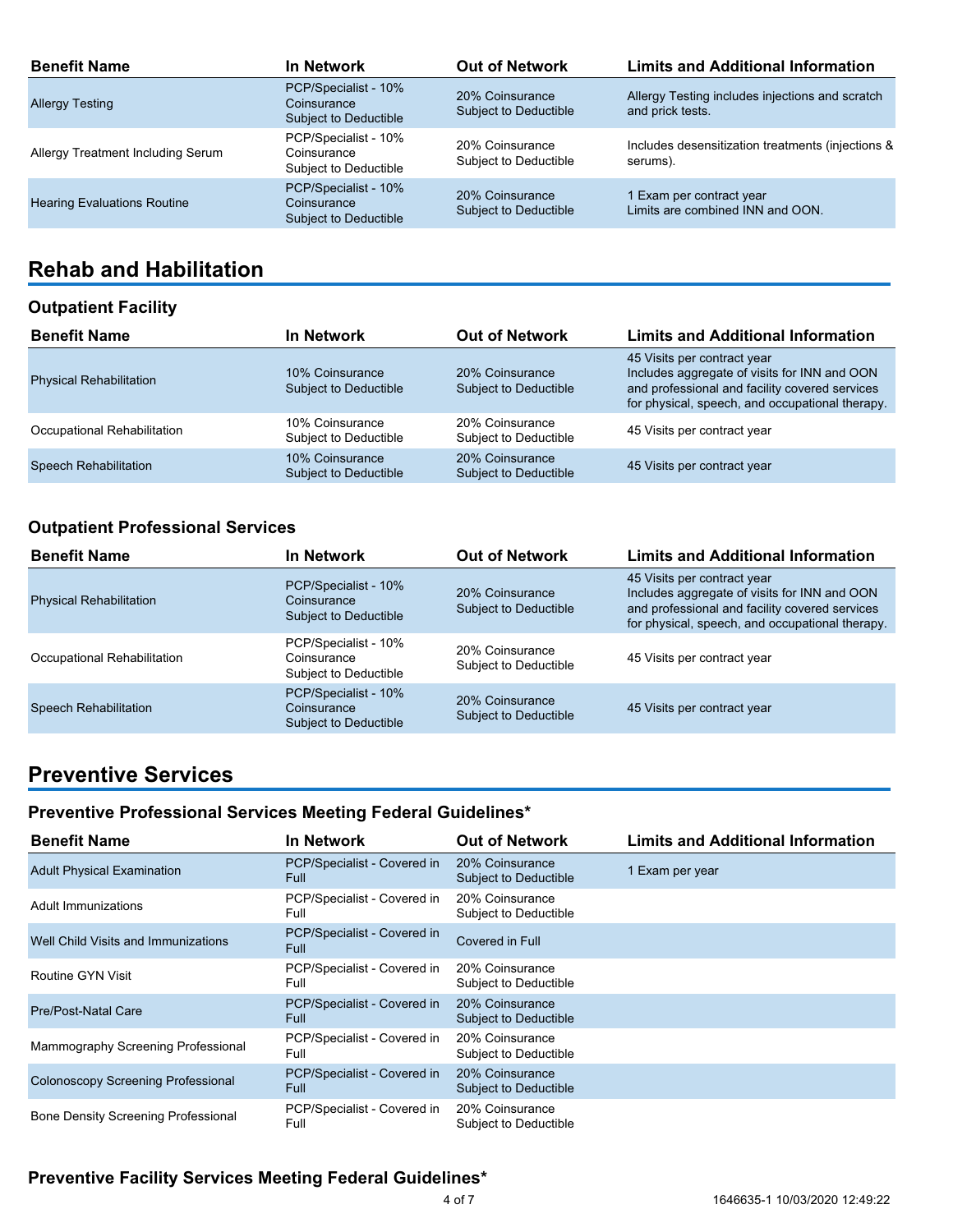| <b>Benefit Name</b>                    | In Network      | <b>Out of Network</b>                    | <b>Limits and Additional Information</b> |
|----------------------------------------|-----------------|------------------------------------------|------------------------------------------|
| <b>Cervical Cytology Preventative</b>  | Covered in Full | 20% Coinsurance<br>Subject to Deductible |                                          |
| Mammography Screening Facility         | Covered in Full | 20% Coinsurance<br>Subject to Deductible |                                          |
| <b>Colonoscopy Screening Facility</b>  | Covered in Full | 20% Coinsurance<br>Subject to Deductible |                                          |
| <b>Bone Density Screening Facility</b> | Covered in Full | 20% Coinsurance<br>Subject to Deductible |                                          |

#### **Preventive services in addition to those required under Federal Guidelines - Professional**

| <b>Benefit Name</b>                        | <b>In Network</b>                                            | <b>Out of Network</b>                           | <b>Limits and Additional Information</b>                                               |
|--------------------------------------------|--------------------------------------------------------------|-------------------------------------------------|----------------------------------------------------------------------------------------|
| <b>Prostate Cancer Screening</b>           | PCP/Specialist - Covered in<br><b>Full</b>                   | 20% Coinsurance<br><b>Subject to Deductible</b> | NYS Prostate Cancer Testing Mandate applies.                                           |
| Mammography Screening Professional         | PCP/Specialist - Covered in<br>Full                          | 20% Coinsurance<br>Subject to Deductible        | NYS Mammography Screening Mandate<br>Applies - One Annual Mammogram for ages<br>35-39. |
| Colonoscopy Screening Professional         | PCP/Specialist - Covered in<br><b>Full</b>                   | 20% Coinsurance<br><b>Subject to Deductible</b> |                                                                                        |
| <b>Bone Density Screening Professional</b> | PCP/Specialist - 10%<br>Coinsurance<br>Subject to Deductible | 20% Coinsurance<br>Subject to Deductible        |                                                                                        |

### **Preventive services in addition to those required under Federal Guidelines - Facility**

| <b>Benefit Name</b>                    | <b>In Network</b>                        | <b>Out of Network</b>                           | <b>Limits and Additional Information</b>                                                 |
|----------------------------------------|------------------------------------------|-------------------------------------------------|------------------------------------------------------------------------------------------|
| Mammography Screening Facility         | Covered in Full                          | 20% Coinsurance<br><b>Subject to Deductible</b> | NYS Mammography Screening Mandate<br>Applies - One Annual Mammogram for ages<br>$35-39.$ |
| <b>Colonoscopy Screening Facility</b>  | Covered in Full                          | 20% Coinsurance<br>Subject to Deductible        |                                                                                          |
| <b>Bone Density Screening Facility</b> | 10% Coinsurance<br>Subject to Deductible | 20% Coinsurance<br><b>Subject to Deductible</b> |                                                                                          |

# **Other Benefits**

#### **Additional Benefits**

| <b>Benefit Name</b>                               | In Network                                                          | <b>Out of Network</b>                    | <b>Limits and Additional Information</b>                                                      |
|---------------------------------------------------|---------------------------------------------------------------------|------------------------------------------|-----------------------------------------------------------------------------------------------|
| <b>Treatment of Diabetes Insulin and Supplies</b> | PCP/Specialist - 10%<br>Coinsurance<br><b>Subject to Deductible</b> | 20% Coinsurance<br>Subject to Deductible | Limited to a 90 day supply for retail pharmacy or<br>a 90 day supply for mail order pharmacy. |
| Diabetic Equipment                                | PCP/Specialist - 10%<br>Coinsurance<br>Subject to Deductible        | 20% Coinsurance<br>Subject to Deductible |                                                                                               |
| Durable Medical Equipment (DME)                   | PCP/Specialist - 10%<br>Coinsurance<br>Subject to Deductible        | 20% Coinsurance<br>Subject to Deductible |                                                                                               |
| <b>Medical Supplies</b>                           | PCP/Specialist - 10%<br>Coinsurance<br>Subject to Deductible        | 20% Coinsurance<br>Subject to Deductible |                                                                                               |
| Acupuncture                                       | PCP/Specialist - 10%<br>Coinsurance<br>Subject to Deductible        | 20% Coinsurance<br>Subject to Deductible | 10 Visits per contract year                                                                   |
| Private Duty Nursing                              | PCP/Specialist - Not Covered Not Covered                            |                                          | Not Covered                                                                                   |

# **Emergency Services**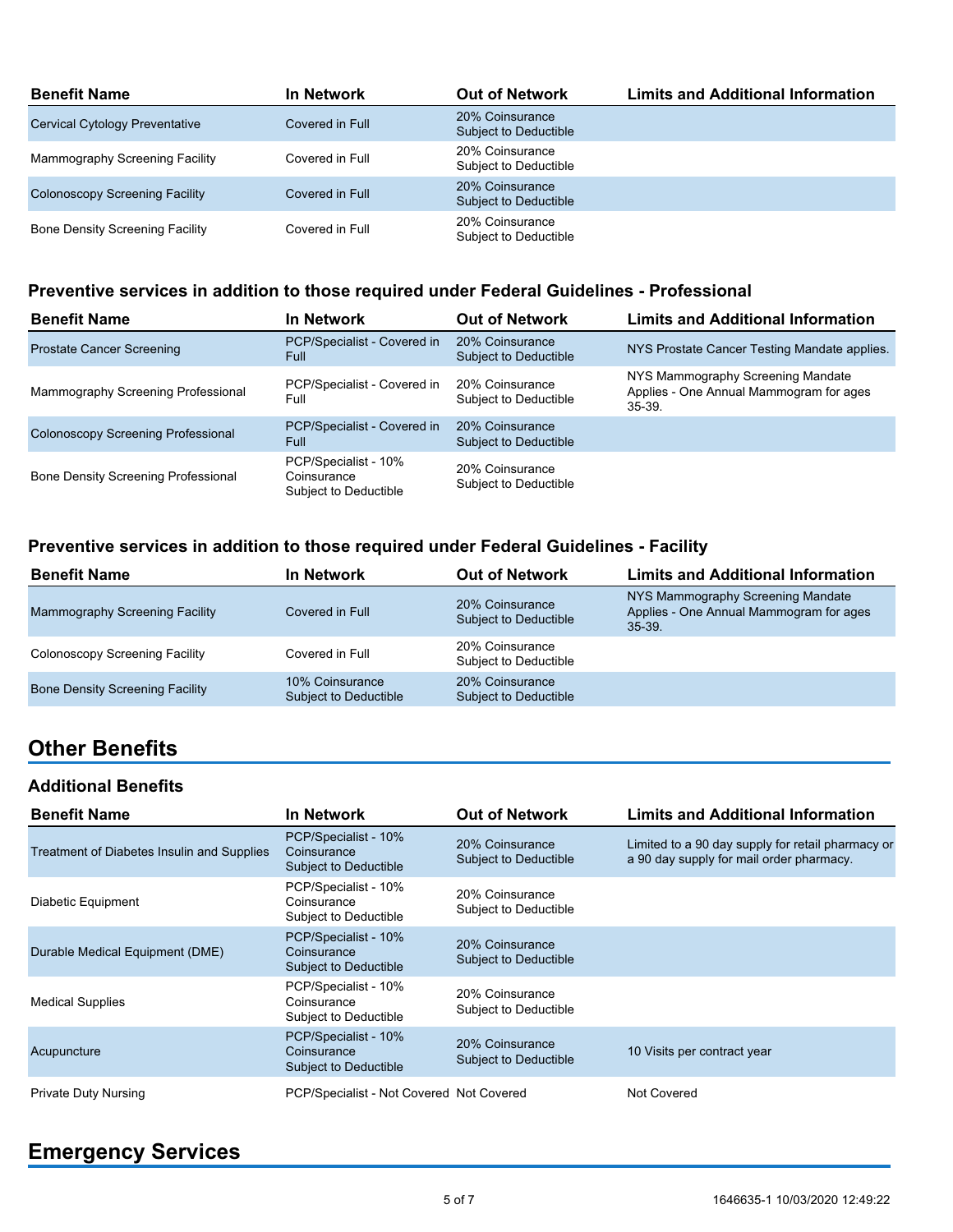## **ER Facility**

| <b>Benefit Name</b>                  | In Network                               | <b>Out of Network</b>                            | <b>Limits and Additional Information</b>                                                                                                                |
|--------------------------------------|------------------------------------------|--------------------------------------------------|---------------------------------------------------------------------------------------------------------------------------------------------------------|
| <b>Facility Emergency Room Visit</b> | 10% Coinsurance<br>Subject to Deductible | 10% Coinsurance<br>Subject to \$1,800 Deductible | Prior Authorization may not apply to any<br>emergency care services. Emergency services<br>are covered worldwide if provided by a hospital<br>facility. |

## **Transportation**

| <b>Benefit Name</b>                        | In Network            | <b>Out of Network</b>         | <b>Limits and Additional Information</b> |
|--------------------------------------------|-----------------------|-------------------------------|------------------------------------------|
| Prehospital Emergency and Transportation - | 10% Coinsurance       | 10% Coinsurance               |                                          |
| <b>Ground or Water</b>                     | Subject to Deductible | Subject to \$1,800 Deductible |                                          |

## **Urgent Care**

| <b>Benefit Name</b>               | <b>In Network</b>                        | <b>Out of Network</b>                    | <b>Limits and Additional Information</b> |
|-----------------------------------|------------------------------------------|------------------------------------------|------------------------------------------|
| Urgent Care Center Facility Visit | 10% Coinsurance<br>Subject to Deductible | 20% Coinsurance<br>Subject to Deductible |                                          |

# **Ancillary Benefits**

#### **Vision**

| <b>Benefit Name</b>              | <b>In Network</b>                               | <b>Out of Network</b>                           | <b>Limits and Additional Information</b> |
|----------------------------------|-------------------------------------------------|-------------------------------------------------|------------------------------------------|
| Pediatric Eye Exams - Routine    | 10% Coinsurance<br><b>Subject to Deductible</b> | 20% Coinsurance<br><b>Subject to Deductible</b> | 1 Exam per contract year                 |
| Pediatric Eyewear - Routine      | Not Covered                                     | Not Covered                                     | Not Covered                              |
| <b>Adult Eye Exams - Routine</b> | 10% Coinsurance<br>Subject to Deductible        | 20% Coinsurance<br><b>Subject to Deductible</b> | 1 Exam per contract year                 |
| <b>Adult Eyewear - Routine</b>   | Not Covered                                     | Not Covered                                     | Not Covered                              |

# **Rx Benefits**

| <b>Rx Plan</b>      |            |                       |                                                                                           |  |
|---------------------|------------|-----------------------|-------------------------------------------------------------------------------------------|--|
| <b>Benefit Name</b> | In Network | <b>Out of Network</b> | <b>Limits and Additional Information</b>                                                  |  |
| <b>Rx Plan</b>      |            |                       | \$5/\$35/\$70, \$0 Gen for Kids Integrated Rx,<br>Preventive Rx not subject to Deductible |  |

### **Rx Benefits**

| <b>Benefit Name</b>          | In Network | <b>Out of Network</b> | <b>Limits and Additional Information</b> |
|------------------------------|------------|-----------------------|------------------------------------------|
| Days Supply Per Retail Order | 30         |                       |                                          |
| Days Supply Per Mail Order   | 90         |                       |                                          |
| Copays Per Mail Order Supply |            |                       |                                          |